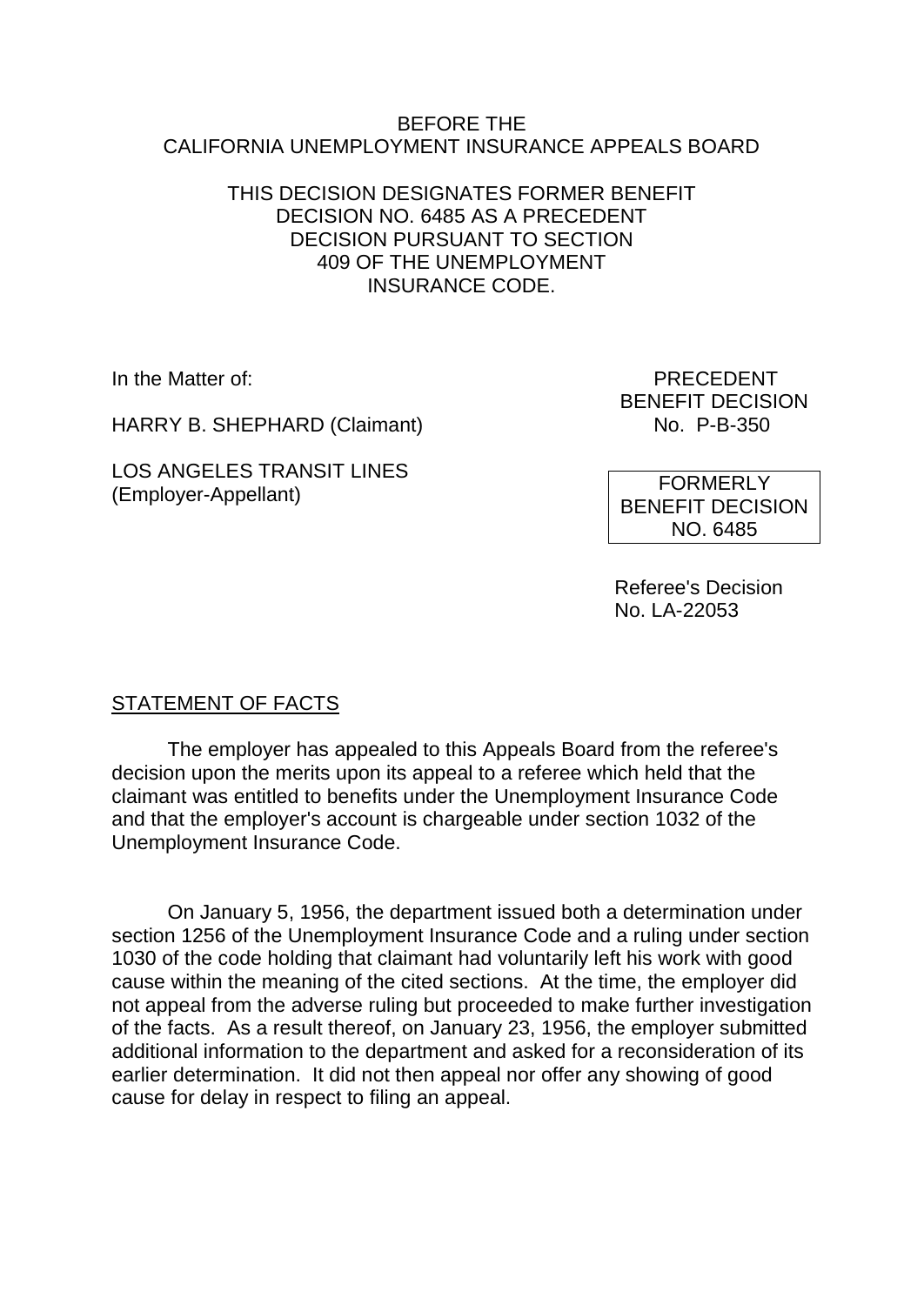The department took no action in connection with redetermining claimant's eligibility. Instead, it processed the employer's letter as an appeal to a referee. At the hearing before the referee, the employer then first requested that its letter be accepted as an appeal in view of the department's failure to redetermine eligibility. The referee so accepted it and proceeded to hear and decide the appeal upon its merits.

#### REASONS FOR DECISION

Section 1328 of the Unemployment Insurance Code set forth when an employer could appeal to a referee from an adverse determination with respect to a claimant's eligibility for benefits. That section provided that the appeal must be taken within ten days unless the appeal period were extended for good cause. We have previously held in Ruling Decision No. 110 that the fact that the employer desires to make an investigation before deciding whether it should file an appeal does not constitute good cause for extending the time limitations for filing an appeal. Accordingly, a timely appeal was not taken to a referee from the department's determination.

Section 1332 of the Unemployment Insurance Code set forth when the department could for good cause reconsider a determination which it had previously made. It made the same provision for an appeal from an adverse redetermination as that found in section 1328, but no provision was made for an appeal from the department's failure or refusal to reconsider its previous determination. Accordingly, we hold that no such right of appeal exists.

It appears, therefore, that the referee was in error in accepting the appeal as timely filed and was without jurisdiction to hear and determine the appeal upon its merits.